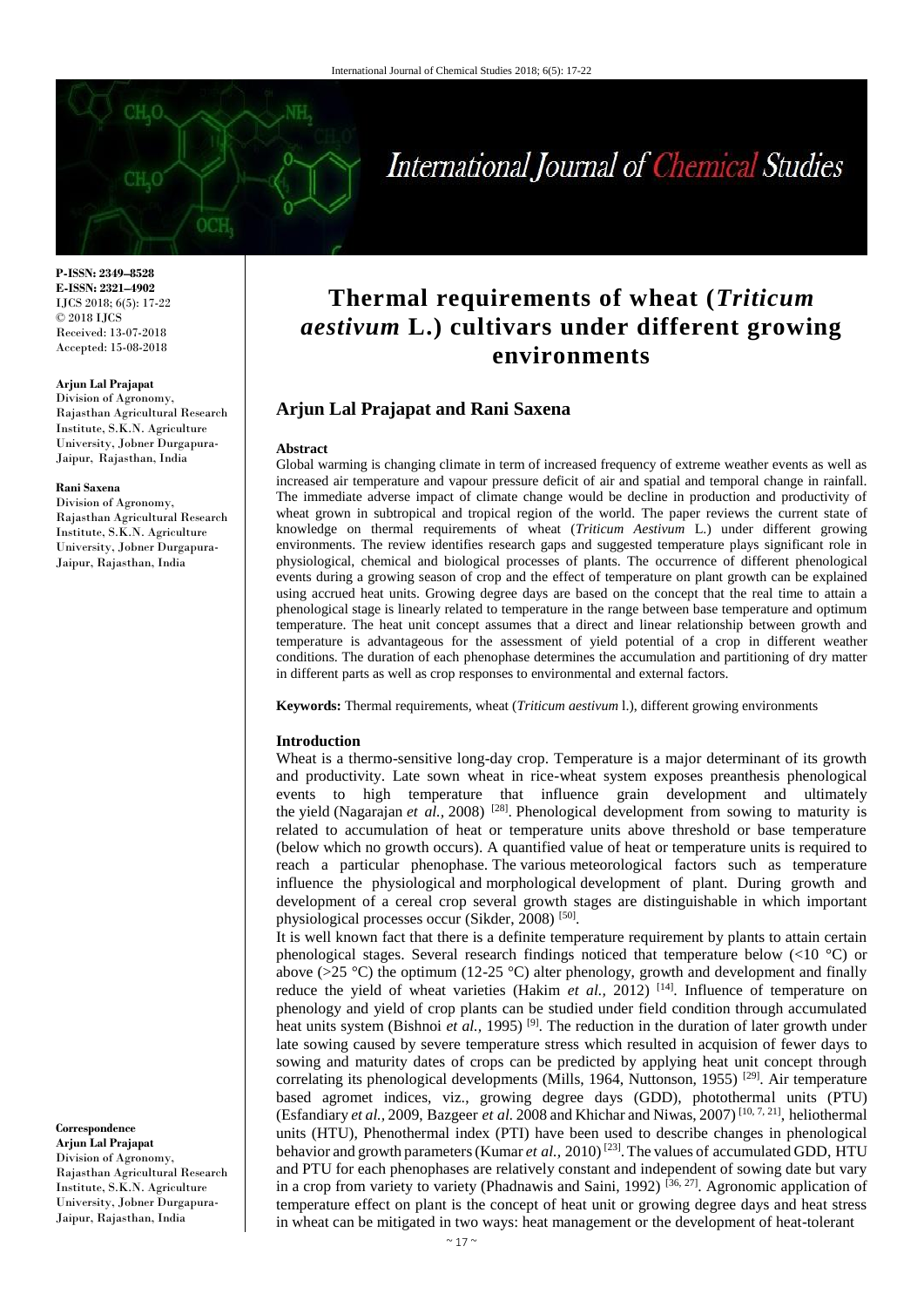cultivars. Evaluation of high yielding, stable genotypes having good quality are considered pre-requisite for increasing crop production in any region. So there is a need to broader genetic base and to replace old varieties with new and improved ones (Jat *et al.*, 2003)<sup>[17]</sup>. Recommendation of several varieties will also help farmers to select best one and also adequate supply of improved varieties to farmers.

#### **Phenological development**

Temperature is an important weather parameter that affects plant growth, development and yield. Winter crops are vulnerable to high temperature during reproductive stages and differential response of temperature change (rise) to various crops has been noticed under different production environments (Kalra *et al.*, 2008) <sup>[19]</sup>. (Hundal, 2004) <sup>[16]</sup> observed that a 2<sup>0</sup>C increase in temperature in wheat or rice resulted in 15-17 percent decrease in grain yield of both crops but beyond that the decrease was very high in wheat. Cool weather during vegetative period and warm weather during maturity are ideal requirements for wheat (Mavi, 1986)<sup>[26]</sup>. (Jhanji and Gill, 2011)<sup>[18]</sup> stated that the days for attainment of different phenological stage differed significantly between the two cultivars. The timely sown cultivar, PBW -343 took 4 days for seedling emergence, 16 days for CRI, 95 days for leaf development, 68 days for tillering, 51 days for stem elongation, 112 days for booting, 120 days for heading, 125 days for anthesis, 131 days for grain development and 163 days for maturity, whereas for WH-542 the respective growth duration were 4,15,80,65,42,109,117,124,129,and 161days with delay in sowing, there was decrease in the requirement of days for attaining different phenological stages of growth for both the cultivars. The late sown PBW-343 took more days for attaining all the phenological stage of growth than WH-542. (Singh *et al.,* 2001) [61] and (Ghosh *et al.,* 2000) <sup>[12]</sup> also reported that low temperature at the early vegetative phase and high temperature at the reproductive phase of wheat due to late sowing reduced the number of days for attaining different phenological stages. (Ram *et al.,* 2012) [39] reported higher GDD requirement for wheat crop for normal sowing conditions than the later growing conditions. Late sowing decreased the duration of phenology as compared to normal sowing due to fluctuated unfavorable high temperature during the growing period.

## **Growing degree days (GDD)**

GDD requirement of different phenophases of wheat with two genotypes viz. PBW-343 and WH-542 as influenced by three sowing dates viz. 20 November, 15 December and 09 January along with three replications (Shanker *et al.*, 1996)<sup>[46]</sup>. The heat unit or GDD was proposed to explain the relationship between growth duration and temperature. This concept assumes a direct and linear relationship between growth and temperature (Nuttonson, 1955) [29] . (Amrawat *et al.,* 2013) [5] Show that the MP-1203 registered maximum accumulated GDD (1637°C day) followed by Raj 4037 (1569°C day) and HI-1544 (1539°C day). According to (Jhanji and Gill, 2011) [18] the cultivar PBW-343 took more heat units at all the phenological stage as compared to WH-542. The GDD values in PBW- 343 were 1880, 1622 and 1583 respectively, for attaining maturity, compared with 1748, 1560 and 1457 for WH-542. The requirement of heat unit was higher for timely sown crop than late sown crop due to longer period for all the phenological stages in the timely sown crop. A progressive delay in sowing decreased the duration of phenophases which caused a decrease in accumulation of GDD during various

phenophases and forced the crop to attain maturity. This decline in GDD accumulation was due to prevailing low temperature during vegetative phases and high temperature during reproductive phases of development in late sown crop (Khichar and Niwas, 2007)<sup>[21]</sup>. The cultivar PBW-542 for their longer phenological stages. (Paul and Sarker, 2000) [35] and (Sandhu *et al.*, 1999) <sup>[43]</sup> also reported that the requirement of heat units decreased for different phenological stages with delay in sowing.

(Pal and Murty, 2009)<sup>[30]</sup> recorded that the higher GDD was recorded with  $20<sup>th</sup>$  November sowing followed by  $15<sup>th</sup>$ December sowing at almost all the phenophases of wheat, while the lowest GDD was obtained with sowing done on  $0.9<sup>th</sup>$ January in both the years. At maturity stage, higher GDD was recorded in case of genotype PBW-343 followed by genotype WH-542 among all the sowing dates tried. In 2007-08 maximum GDD (1601.35) was recorded for PBW-343 followed by WH-542 (1548.80) on  $20<sup>th</sup>$  November sowing. Also, similar results were found for 2008-09 that GDD decreased with late sowing for all the genotypes in both the years. Decreased heat units requirement with delay in sowing were also reported by (Rajput *et al.,* 1987, Agrawal *et al.,* 1999 and Singh *et al.*, 2008)<sup>[38, 1]</sup>.

(Sourour et al., 2016) reported the differences in GDD to attain heading were noted for used genotypes. According to results, the heading date could be successfully predicted using GDD accumulated. This approach of GDD accumulation has also been reported by others studies in wheat (Anjum *et al.,* 2014) [14] and other crops (Snyder *et al.,* 1999; Ruml *et al.,* 2010) [55, 41] . According (Salazar et al., 2013) differential response of genotypes for winter wheat was reported and the average GDD requirement from planting to heading was 2705 $\degree$ C. According to (Zhang *et al.*, 2009)<sup>[59]</sup> heading dates are affected by genetics and environmental conditions. A strong interaction between genetics and the temperature occurs when the crop is exposed to low temperatures during vegetative and reproductive development, which is affected by sowing dates, seeding rate, fertilizer applications, irrigation and fluctuations in short term weather and long-term climate conditions (Hu *et al.*, 2005)<sup>[15]</sup>. In fact, the heat unit system or growing degree days (GDDs) shows a direct and linear relationship among plant growth and temperature (Parthasarathi *et al.*, 2013)<sup>[34]</sup>. These authors found that same cultivar showed similar phenology and have similar heading dates independent of the growing season. In contrast, changes in the heading date would indicate changes in temperatures, particularly during spring. Early sowing dates result on higher heat units as GDD than late sowing dates. Every crop needs a specific amount of GDD to start reproductive phase from vegetative phase. Similar results were observed by (Amrawat *et al.*, 2013)<sup>[5]</sup>. (Pandey *et al.*, 2010)<sup>[33]</sup> also reported lower consumption of heat units under delayed sowing. Heat tolerant wheat cultivars had greater growing degree day (GDD) and heat use efficiency than sensitive (HUE) cultivars (Sikder, 2009)<sup>[49]</sup>.

(Ahmed and Farooq, 2013) observed that the early sown wheat has availed the longest period for completion of phenological stages and thus attained maximum values for GDD and it appeared to be reduced with subsequent delayed sowing. The highest GDD for maturity (1715) were recorded for Chakwal-50 and lowest (1432) for NR-268. The results were similar to those of (Pal *et al.,* 1996) who reported that GDD requirement were dependent on genetic constitution. The results were contradictory to the findings of (Phadnawis and Saini, 1992)  $[36, 37]$ , they observed independence of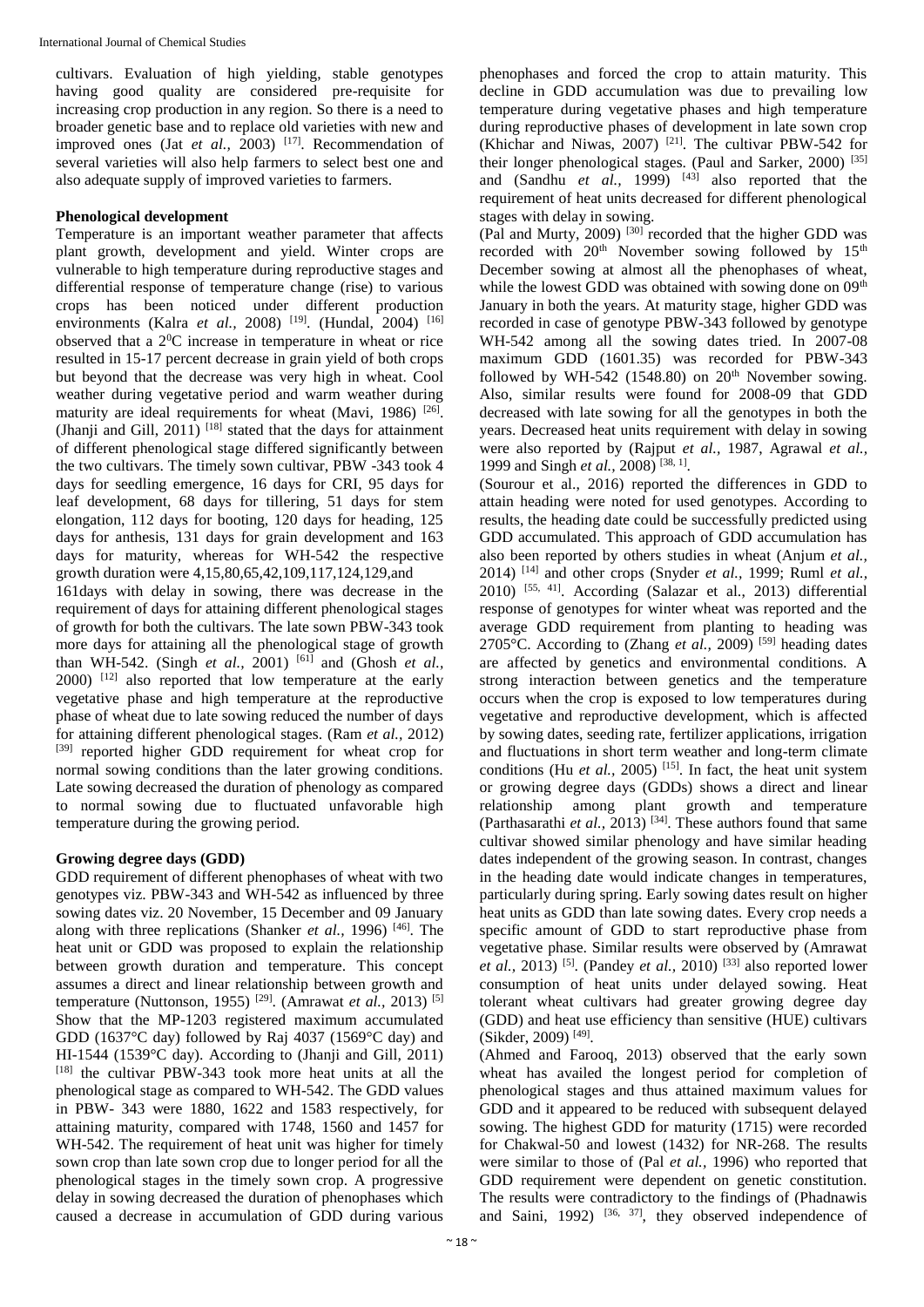accumulation of growing degree days to sowing dates but cultivars might modify it. (Yajam and Madani, 2013) revealed that the accumulation of maximum GDD (2236 GDD) were recorded for early sowing date (23<sup>th</sup> September) and it decreased to (1398 GDD) for late sowing. The 11<sup>th</sup> December sowing date accounted for lowest GDD (1398) from sowing to maturity stage.

#### **Pheno-thermal index (PTI)**

(Jhanji and Gill, 2011)<sup>[18]</sup> reported that the cultivar PBW-343 had the highest PTI (14.01) at grain filling to maturity of late sown crop. There was variation in PTI up to tillering stage in both the cultivars under  $D_1$ ,  $D_2$  and  $D_3$  But thereafter, latesown crop showed PTI compared to timely sown crop. Thus, the trend of duration and GDD supported the values of PTI under all dates of sowing (Rajput *et al.*, 1987)<sup>[38]</sup>. (Pal and Murty,  $2009$ ) <sup>[30]</sup> Suggested that the phenol thermal index mostly decreased till jointing to 50% flowering stage during all the sowing dates and genotypes in both the years. Maximum PTI (13.31-22.51 in 2007-08 and 17.46-24.43 in 2008-09) was recorded during maturity stage. In the year 2007-08, among the sowing dates, maximum PTI (22.51) was recorded at 09<sup>th</sup> January sowing for the genotype PBW-343 followed WH542 (21.34). Also similar results were found in the year 2008-09; maximum PTI (24.43) was recorded for PBW-343 followed by WH-542 (22.94) on  $09<sup>th</sup>$  January sowing. (Kumari *et al.*, 2009) <sup>[24]</sup> Also reported similar results. Differences between durum wheat varieties for PTI were noted by (Sourour *et al.*, 2016)<sup>[56]</sup>. (Gill *et al.*, 2014)<sup>[13</sup> found that the phenol thermal index (PTI) is affected by the growing environment and cultivars. Same authors reported also that temperature increases physiological activities which results a higher grain yield. According to these results, genotypes with low value of PTI and high value of HUE showed more important yield, which strengthened the previous deduction of (Pal and Murty, 2010)  $^{[30]}$ .

## **Photothermal units (PTU)**

(Sharma *et al.,* 2003) reported that the phenophases cumulative values of photothermal unit (PTU) were higher in crop sown on 25<sup>th</sup> November as compared to 10<sup>th</sup> December and 25th December sown crop. Values of photothermal unit (PTU) at maturity were 16212.4±510, 15915.9±480 and  $14249.5\pm370^{\circ}$ C day's hours. Among the cultivars PBW 343 required more PTU at all the phenophases as compared to other cultivars. Similar result was carried out by (Singh, 1981) under different environmental conditions. (Amrawat *et*   $al$ , 2013)<sup>[5]</sup> show that the varieties sown on  $5<sup>th</sup>$  November required maximum PTU till maturity which was superior over  $20<sup>th</sup>$  November,  $5<sup>th</sup>$  and  $20<sup>th</sup>$  December sown crop at all stages. MP-1203 requires maximum PTU at flag leaf, heading and milking stage which was significantly superior over HI-1544 and Raj 4037. The higher PTU value in early sown crop may be due to fact that crop took longer duration to reach phenological stages.

# **Helio thermal units (HTU)**

(Amrawat *et al.*, 2013) <sup>[5]</sup> Show that the accumulated Helio thermal units required to attain different phenological stages of wheat varieties are shows that the highest Helio thermal unit 14440°C day hours were required for maturity in MP-1203 when sown on 5<sup>th</sup> November. Variety HI-1544 and Raj-4037 also required more helio thermal units for attaining maturity under  $5<sup>th</sup>$  November sown crop as compared to delay sowing. This might be due to delayed maturity in early sown

as compare to late sown wheat crop. It was reported that HTU for different phenological stages decreased with delay in sowing (Masoni *et al.*, 1990)<sup>[25]</sup>. (Gill *et al.*, 2014)<sup>[14]</sup> observed that the HTU requirement was maximum in November 15 sowing among the sowing dates and decreased with delay in sowing followed by November 25 and December 5. The variety PBW 343 recorded more heat units as compared to variety PBW 621. The HTU accumulated by the variety PBW 343 from sowing till maturity at Ludhiana station remained 9552.71, 9650.94 and 9270.59 and for variety PBW 621 9075.39, 9225.93 and 9039.31 HTU units were recorded for November 15, November 25 and December 5 respectively.

## **Heat use efficiency (HUE)**

The timely sown crop used heat more efficiently than late sown crop. The timely sown crop of the cultivar PBW-343 had significantly higher HUE (3.16) than WH-542 (3.10). The HUE of both cultivars decreased significantly with delay in sowing**.** These reductions were 3.16, to 2.55 to 1.62 for PBW-343 and from 3.10 to 2.53 to 1.57 for WH-542, respectively (Jhanji and Gill,  $2011$ )  $[18]$ . Amongst the date of sowing, timely sown wheat crop  $(20<sup>th</sup>$  November) exhibited maximum HUE of  $(2.93 \text{ kg grain ha}^{-1}\text{deg. days}^{-1})$  for the genotype PBW-343 followed by WH-542 (2.89 kg grain ha<sup>-1</sup> deg. days<sup>-1</sup>) in both the years (Pal and Murty, 2009)<sup>[30]</sup>. (Sourour *et al.*, 2016) reported the differential behavior of durum wheat genotypes for HUE could be attributed to their genetic potential (Bhat *et al.,* 2015; Sattar *et al.,* 2015) [8, 24] . Heat use efficiency (HUE) quantification is necessary for a crop yield potential assessment in different growing conditions (Pal and Murty, 2010)<sup>[31]</sup>. (Kingra and Kaur, 2012)<sup>[22]</sup> Reported that HUE affects dry matter accumulation and depends on genetic factors and practical application. (Rani *et al.*, 2012)  $[40]$ Reported that the heat and radiation use efficiencies decreased with delay in sowing. (Amrawat *et al.*, 2013) <sup>[5]</sup> Show that the highest HUE for total dry matter (10.2 kg ha<sup>-1</sup>°C days) as well as grain yields  $(3.4 \text{ kg ha}^{-1} \text{°C}^{-1} \text{ days})$  was recorded under  $20^{\text{th}}$ November sown crop. With respect to varieties, however, maximum HUE for grain yield was recorded in variety HI-1544 and Raj-4037 and lowest HUE was recorded in variety  $MP-1203$ . The higher HUE in  $20<sup>th</sup>$  November sown crop could be ascribed by proportionate increasing dry matter per each heat unit absorbed. The results are in close agreement with those of (Pandey *et al.*, 2010)<sup>[33]</sup>.

## **Grain yield**

(Amrawat *et al.*, 2013)<sup>[5]</sup> Show that the crop sown on  $5<sup>th</sup>$ November recorded the highest grain  $(64.86 \text{ q ha}^{-1})$  and straw  $(108.84 \text{ q} \text{ ha}^{-1})$  yield which was statistically at par with  $20^{\text{th}}$ November sowing, but significantly higher than recorded in late sowing dates. It might be due to higher GDD, PTU, and days taken to attain physiological maturity stage in these sowing dates. The grain yield was significantly influenced by different varieties and all varieties were noticed significant difference to each other. The highest grain yield was produced by Raj-4037 (62.81 q ha<sup>-1</sup>) followed by HI- 1544 (58.75 q ha<sup>-1</sup>) <sup>1</sup>) and MP-1203 (50.32 q ha<sup>-1</sup>). High yield of Raj-4037 may be attributed to its higher biomass accumulation and due to genetic potential difference. Delayed sowing hastened the crop phenological development, thereby causing significant reduction in wheat yields (Singh and Paul, 2003) [51] . (Kaur *et al.,* 2010) and (Pandey *et al.,* 2010) [33] also reported the similar observation under delayed sowing. The detrimental effect of heat at a later stage of crop development and earing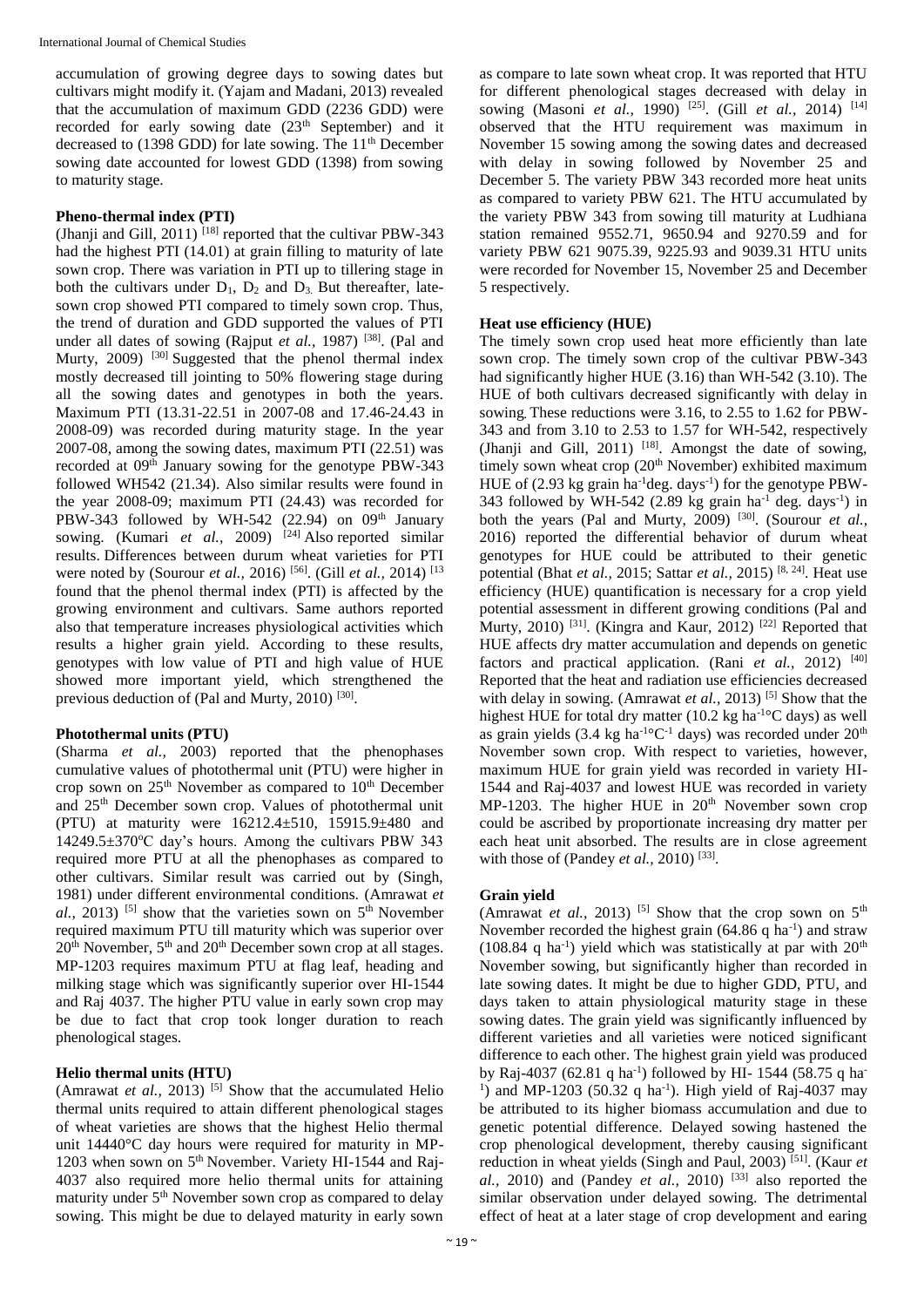in delayed sowing had an adverse effect on grain yield. (Wardlaw and Wringley, 1994) reported 3 to 4% decrease in grain yield for each 1°C rise in ambient temperature above 15°C during grain filling. The grain yield is the sum total of different yield contributing factors controlled both genetically and environmentally (Shirpurkar *et al.,* 2008). Since wheat yield formation is a complex process and interaction governed by the complimentary interaction between source (photosynthesis and availability of assimilates) and sink component (storage organs). Correlation values were observed between yield and meteorological indices reinforcing the previous observed relationship found by (Ganajaxi *et al.,* 2001) and (Shamim *et al.,* 2013). However, (Al-Karaki, 2012) showed that grain yield was positively correlated with GDD to heading. In this context, (Amrawat *et*  al., 2013)<sup>[5]</sup> reported that long growth duration provides for plant an opportunity to accumulate maximum of biomass. (Pal and Murty,  $2009$ )  $^{[30]}$  observed that timely sown wheat crop (20th November) with an average seasonal air temperature of 16.3 °C produced highest yield of  $(4691.53 \text{ kg ha}^{-1})$  in 2007-08 and  $(4191.53 \text{ kg} \text{ ha}^{-1})$  in 2008-09 with an average seasonal air temperature of 17.9  $^{\circ}$ C. With every 25 days delay in sowings an increase in average seasonal air temperature (17 to 18.6  $\overline{O}$  caused reduction in yield by 13 to 26 percent in the year 2007-08, whereas in 2008-09 an increase in average seasonal air temperature (18.8 to 20.4  $^{\circ}$ C) caused reduction in yield by 15to29 percent. (Jhanji and Gill, 2011) [18] reported that the highest yield was obtained under early sowing but thereafter it showed a significant reduction with each delay in sowing from  $D_1$  to  $D_2$  for both cultivars. PBW-343 yielded  $(0.59 \text{ t} \text{ ha}^{-1})$  under  $D_1$  and the yield decreased to  $(0.4 \text{ t} \text{ ha}^{-1})$ under  $D_2$  and (0.25 tha<sup>-1</sup>) under  $D_3$ . On the other hand WH-542 yielded  $(0.54 \text{ t} \text{ ha}^{-1})$  under  $D_1$  and the yield decreased to  $(0.39 \text{ t} \text{ ha}^{-1})$  under  $D_2$  and  $(0.23 \text{ t} \text{ ha}^{-1})$  under  $D_3$ . The rate of decline with first delay in sowing from  $D_1$  to  $D_2$  was relatively smaller (28.8%) but thereafter it was sharper (40.4%). (Akhtar *et al.,* 2006) also found that the late sown crop had lower grain yield than timely sown crop as late sown crop got exposure to high temperature during reproductive phase.

## **References**

- 1. Agrawal KK, Shanker U, Upadhyay AP, Gupta VK. Accumulated Heat Unit Requirements for Different Phenophases of Wheat (*Triticum aestivum*) Cultivars as Influenced by Sowing Dates at Jabalpur. J Agromet. 1999; 1(2):173-176.
- 2. Ahmed M, Farooq S. Growth and Physiological Responses of Wheat Cultivars under Various Planting Windows. The Journal of Animal & Plant Sciences. 2013; 23(5):1407-1414.
- 3. Akhtar M, Cheema MS, Jamil M, Ali L. Effect of time of sowing on some important characters of wheat (*Triticum aestivum* L.) genotypes. J Agric. Res. 2006; 44(4):255- 259.
- 4. Al-Karaki GN. Phenological Development Yield Relationships in Durum Wheat Cultivars under Late-Season High Temperature Stress in a Semiarid Environment. International Scholarly Research Network Agronomy, 2012, 1-7.
- 5. Amrawat T, Solanki NS, Sharma SK, Jajoria DK, Dotaniya ML. Phenology growth and yield of wheat in relation to agrometeorological indices under different sowing dates. African Journal of Agricultural Research. 2013; 8(49):6366-6374.
- 6. Anjum MI, Yanjun S, Ruzica S, Hongwei P, Hongyoung S, Ebrahim A.et al. Evaluation of the FAO aqua crop model for winter wheat on the North China Plain under deficit irrigation from field experiment to regional yield simulation. Agricultural Water Management. 2014; (135):61-72.
- 7. Bazgeer S, Mahey RK, Sidhu SS, Sharma PK, Sood A, Noorian AM*. et al*. Wheat yield prediction using remotely sensed agromet trend-ased models for Hoshaipur district Punjab, Indian. J Applied. Sci. 2009; 8(3):510-515.
- 8. Bhat T, Ahmad L, Kotru R. Relation between agrometeorological indices, crop phenology and yield of rice genotypes as influenced by real time N management. Journal of Agro meteorology. 2015; 17(1):90-97.
- 9. Bishnoi OP, Singh S, Niwas R. Effect of temperature on phenological development of wheat (*Triticum aestivum* L.) crop in different row orientation. Indian J Agric. Sci. 1995; (65):211-214.
- 10. Esfandiary F, Aghale G, mehr AD. Wheat yield prediction through Agro Meteorological Indices for Ardebil District, Int. J Biol. Life Sci. 2009; 1(2):48-51.
- 11. Ganajaxi MHD, Hedge Y, Angadi VV. Effect of planting dates and nitrogen levels on the grain yield of aromatic rice genotypes under rainfed conditions. Karnataka Journal of Agricultural Sciences. 2001; 14(3):758-759.
- 12. Ghosh DC, Nandi P, De B. Phenological development and productivity of wheat (*Triticum aestivum* L.) at different dates of sowing. Indian J Agric. Sci. 2000; (70):390-395.
- 13. Gill KK, Babuta R, Kaur N, Kaur P, Sandhu SS. Thermal requirement of wheat crop in different agroclimatic regions of Punjab under climate change scenarios. MAUSAM. 2014; 65(3):417-424.
- 14. Hakim MA, Hossain A, Teixeira da Silva, JA, Zvolinsky VP, Khan MM. Yield protein and starch content of 20 wheat (*Triticum aestivum* L.) genotypes exposed to high temperature under late sowing conditions, J Sci. Res. 2012; (4):477-489.
- 15. Hu Q, Weiss A, Feng S, Baenziger PS. Earlier winter wheat heading dates and warmer spring in the U.S. Great Plains. Agricultural and Forest Meteorology. 2005; (135):284-290.
- 16. Hundal SS. Climatic changes and their impact on crop productivity vis-à-vis mitigation and adaptation strategies. In proc. of workshop Sustainable Agricultural Problems and Prospects". Punjab Agril. Uni. Ludhiana, 2004, 148- 153.
- 17.Jat BT, Dhakar LL, Poonia TC. Phenological and heat unit accumulation of wheat (*Triticum aestivum* L.) varieties under varying sowing dates and seed rates, Agric. Sci. Digest*.* 2003; (23):84-87.
- 18.Jhanji S, Gill DS. Phenological development and heat unit requirement of wheat under different dates of sowing. Indian J Agric. Res*.* 2011; 45(2):161-166.
- 19. Kalra N. Effect of increasing temperature on yield of some winter crops in northwest India. Current science. 2008; 94(1):82-88.
- 20. Kaur A, Pannu RK, Buttar GS. Impact of nitrogen application on the performance of wheat and nitrogen use efficiency under different dates of sowing. Indian J Agron. 2010; (55):40-45.
- 21. Khir ML, Niwas R. Thermal effect on growth and yield of wheat under different sowing environments and planting system. Indian J Agric. Res. 2007; 41(2):92-96.
- 22. Kingra PK, Kaur P. Effect of Dates of Sowing on Thermal Utilisation and Heat Use Efficiency of Groundnut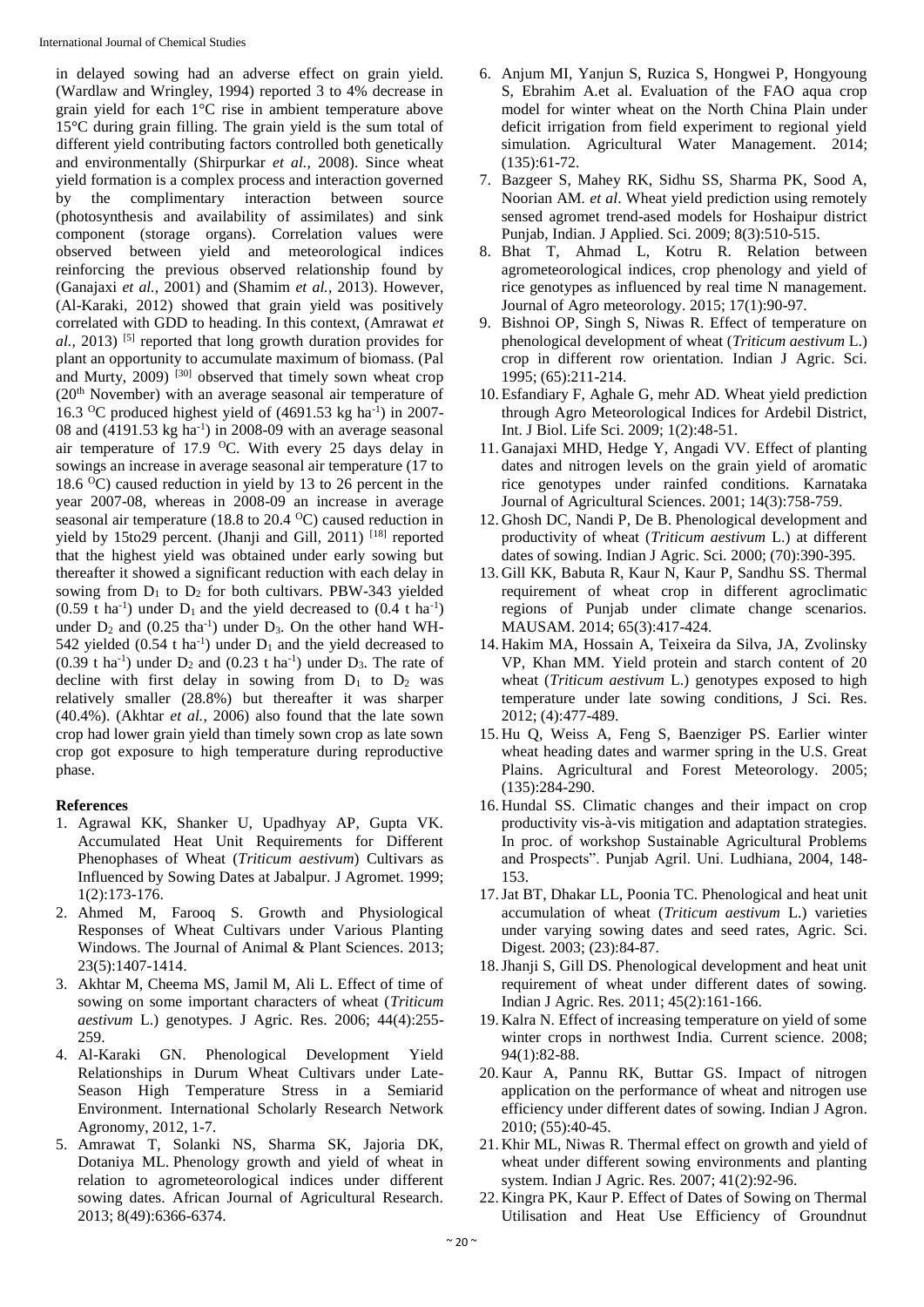Cultivars in Central Punjab. Journal of Agricultural Physics. 2012; 12(1):54-62.

- 23. Kumar R, Ramesh K, Singh RD, Prasad R. Modulation of wild marigold (*Tagetes minuta* L.) Phenophases towards the varying temperature regimes. J Agro meteorology. 2010; (12):234-240.
- 24. Kumari P, Wadood A, Singh RS, Kumar R. Response of wheat crop to different thermal regimes under the agroclimatic conditions of Jharkhand. J of Agro meteorology. 2009; 11(1):85-88.
- 25. Masoni A, Ercoli L, Maassantini F. Relationship between number of days, growing degree days and photothermal units and growth in wheat according to seeding time. Agric. Mediterrancea. 1990; (120):41-51.
- 26. Mavi HS, Introduction to Agro meteorology. Published by Oxford and IBH publishing Co. New Delhi, 1986, 48-50.
- 27. Mills WT. Heat unit system for predicting optimum peanut harvesting time. Trans, Am. Sci. Agric. Engrs., 1964; (7):307-310.
- 28. Nagarajan S, Anand A, Chaudhary HB. Response of spring wheat (*Triticum aestivum* L.) genotypes under changing environment during grain filling period. Indian J Agric. Sci. 2008; (78):177-179.
- 29. Nuttonson MY. Wheat climate relationship and the use of phenology in ascerting the thermal and photo thermal requirement of wheat. American Institute of crop ecology, Washington DC, USA, 1955, 388.
- *30.* Pal RK, Murty NS. Thermal Requirements of Wheat Under Different Growing Environments of Tarai Region (Uttarakhand). ISPRS Archives XXXVIII-8/W3 Workshop Proceedings: Impact of Climate Change on Agriculture. 2009.
- 31. Pal RK, Murty NS. Thermal requirements of wheat under different growing environments of Tarai region (Uttarkhand) Workshop Proceedings: Impact of Climate Change on Agriculture, 2010, 78-79.
- 32. Pal SK, Verma VN, Singh VN, Thakur R. Heat unit requirement for phonological development of wheat (*Triticum aestivum* L.) under different levels of irrigation, seeding date and fertilizer. Indian J Agric. Sci. 1996; (66):397-400.
- 33. Pandey IB, Pandey RK, Dwivedi DK, Singh RS. Phenology, heat unit requirement and yield of wheat varieties under different crop-growing environment. Indian Journal of Agricultural Sciences. 2010; (80):136- 140.
- 34. Parthasarathi T, Velu G, Jeyakumar P. Impact of Crop Heat Units on Growth and Developmental Physiology of Future Crop Production. Journal of Crop Science and Technology. 2013; 2(1):1-11.
- 35. Paul NK, Sarker DK. Accumulated heat units and phenology relationships in wheat as influenced by sowing dates. Bangladesh J Bot. 2000; (29):49-54.
- 36. Phadnawis BN, Saini AD. Photothermal effects on tiller survival of wheat. Ann. Plant Physiol. 1992; (6):262-267.
- 37. Phadnawis NB, Saini AD. Yield models in wheat based on sowing time and phonological development. Annals of Plant Physiol. 1992; (6):52-59.
- 38.Rajput RP, Deshmukh MR, Paradker VK. Accumulated heat units and phenology relationship in wheat as influenced by planting dates under late sown conditions. J Agron. Crop Sci. 1987; (159):345-349.
- 39.Ram H, Singh G, Mavi GS, Sohu VS. Accumulated heat unit requirement and yield of irrigated wheat varieties

under different crop growing environments in central Punjab. Journal of Agro meteorology. 2012; (2):147-153.

- 40.Rani PL, Sreenivas G, Reddy DR. Thermal time requirement and energy use efficiency for single cross hybrid maize in south Telangana agro climatic zone of Andhra Pradesh. Journal of Agro meteorology. 2012; 14(2):143-146.
- 41.Ruml M, Vuković A, Milatović D. Evaluation of different methods for determining growing degree–day thresholds in apricot cultivars. International Journal of Biometeorology. 2010; 54:411-422.
- 42. Salazar MR, Johnson J, Chaves B, Hoogenboom G. Relationship of base temperature to development of winter wheat. International Journal of Plant Production. 2013; 7(4):1735-8043.
- 43. Sandhu IS, Sharma AR, Sur HS. Yield performance and heat unit requirement of wheat (*Triticum aestivum* L.) varieties as affected by sowing dates under rainfed conditions. Indian Journal of Agricultural Science. 1999; 69:175-179.
- 44. Sattar A, Mahmood IM, Areeb Ahmed AZ, Irfan MR, Shabbir N, Aishia G. *et al*. Genotypic Variations in Wheat for Phenology and Accumulative Heat Unit under Different Sowing Times. Journal of Environmental and Agricultural Sciences. 2015; l 2(8):1-8.
- 45. Shamim M, Devendra S, Gangwar KK, Vipin K. Agro meteorological indices in relation to phenology, biomass accumulation and yield of rice genotypes under Western Plain zone of Uttar Pradesh. Journal of agrometeorology. 2013; 15(2):50-57.
- 46. Shanker U, Agrawal KK, Gupta VK. Heat unit requirements of rainfed soybean. Indian Journal of Agricultural Science. 1996; 66:401-404.
- 47. Sharma K, Ram Niwas, Singh M. Photothermal Indices in Relation to Phenology of Wheat. Agric. Sci. Digest. 2003; 23(4):279-281.
- 48. Shirpurkar GN, Wagh MP, Patil DT. Comparative performance of wheat genotypes under different sowing dates. Agric. Sci. Dig. 2008; 28:231-232.
- 49. Sikder S. Accumulated Heat Unit and Phenology of Wheat Cultivars as Influenced by Late Sowing Heat Stress Condition. Journal of Agriculture & Rural Development. 2009; 7(1-2):57-64.
- 50. Sikder S. Accumulated heat unit and phenology of wheat cultivars as influenced by late sowing heat stress condition, Agric. Rural Dev. 2008; 7:57-64.
- 51. Singh S, Paul M. Growth, yield and penological responses of wheat cultivars to delayed sowing. Indian Journal of Plant Physiology. 2003; (8):277-286.
- 52. Singh AK, Mishra SR, Tripathi P. Phenology, growing degree days and phasic development model of wheat (*Triticum aestivum* L.) under rice (*Oryza sativa* L.) wheat cropping system, Indian Journal of Agricultural Science. 2001; 71:363-366.
- 53. Singh AK, Tripathi P, Adhar S. Heat unit requirements for phenophases of wheat genotypes as influenced by sowing dates. J Agromet. 2008; 10(2):209-212.
- 54. Singh G. M.Sc. Thesis. Punjab Agricultural University, Ludhiana, 1981.
- 55. Snyder RL, Spano D, Cesaraccio C, Duce P. Determining, degree day thresholds from field observations. International Journal of Biometeorology. 1999; 42:177- 182.
- 56. Sourour A, Afef1 O, Nadia C, Mounir R, Mongi BY. Relation between Agro-Meteorological Indices, Heading